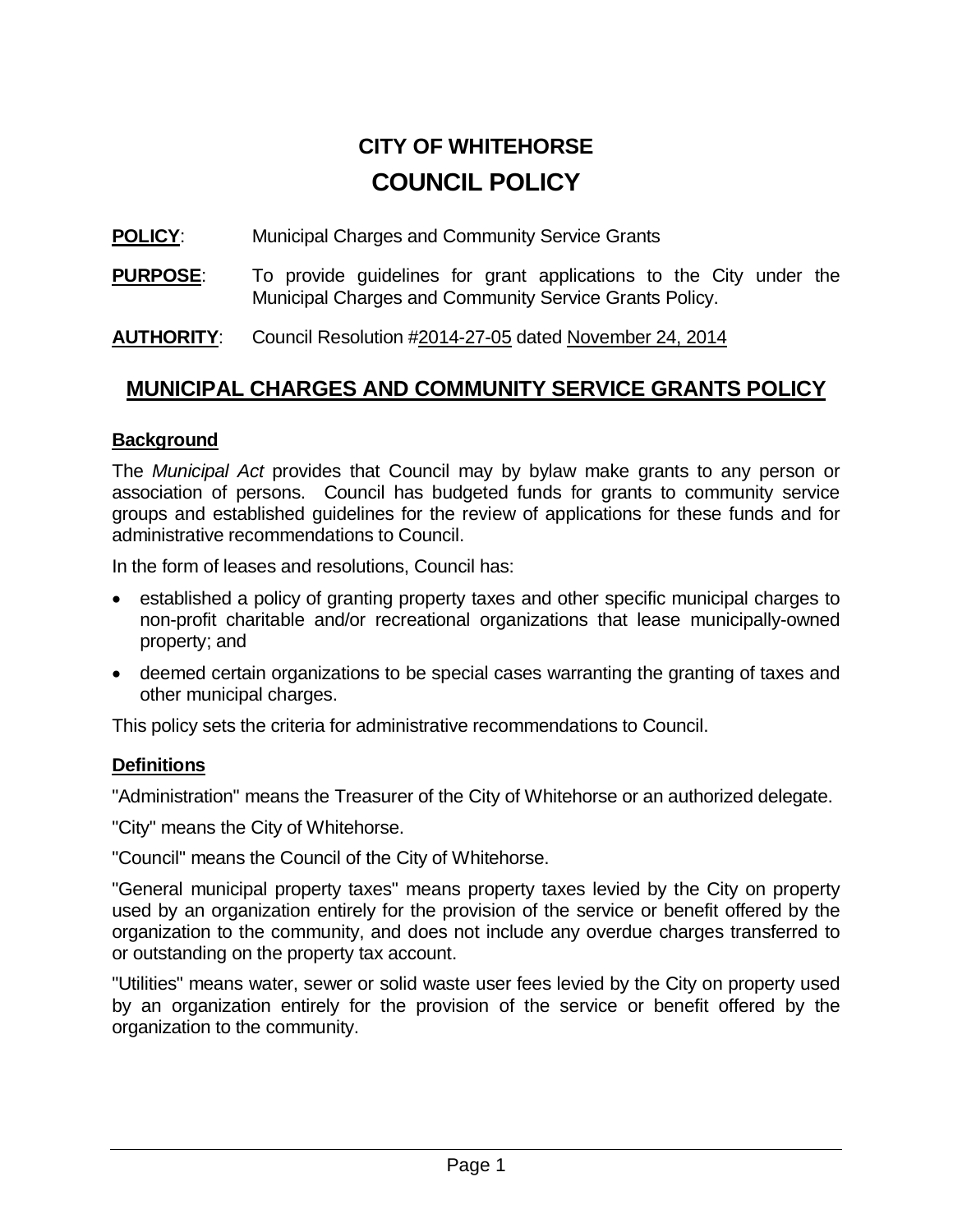#### **Eligibility Criteria for Community Service Grants**

- 1. Non-profit, religious, recreational and/or charitable Whitehorse organizations registered and in good standing under the *Societies Act*, primarily concerned with:
	- Providing services to disadvantaged members of the community of Whitehorse, including but not limited to the elderly, persons with disabilities, low income or special needs persons; and
	- Providing general services to the community of Whitehorse, including but not limited to organizations that lease municipally owned property, museums, and animal shelter facilities.
- 2. Organizations providing services to the medically ill or those incarcerated as a result of a Criminal Code conviction are not eligible.

#### **Eligible Purposes**

3. Grants are available with respect to municipal taxes or rent paid in lieu of taxes.

#### **Grant Fund**

- 4. Council may annually identify an amount in the City's operating and maintenance budget from which grants approved under the provisions of this policy may be allocated. Subject to Council's direction otherwise, such allocation will be based on the following criteria:
	- (1) Eligible organizations that pay municipal taxes and have combined revenues and current assets of \$500,000.00 and under may be eligible for a grant allocation of 100% of taxes owed.
	- (2) Eligible organizations that pay municipal taxes and have combined revenues and current assets greater than \$500,000.00 and less than \$1,000,000.00 may be eligible for a grant allocation of 100% of taxes owed on the first \$500,000.00 and 50% on the remainder less than \$1,000,000.00.
	- (3) Eligible organizations that pay municipal taxes and have combined revenues and current assets of \$1,000,000.00 and over may be eligible for a grant allocation of 50% of taxes owed.
- 5. If an eligible organization pays rent in lieu of taxes, the grant allocation is based on the taxes paid by the owner of the rental building and the portion thereof occupied by the applicant, subject to sections 4(1), 4(2), and 4(3) of this policy.

#### **Application Procedures**

6. The City shall advertise the Municipal Charges and Community Service Grant process each year in a local newspaper and on the internet. Application forms and deadline information for the receipt of applications will be available through City offices and on line.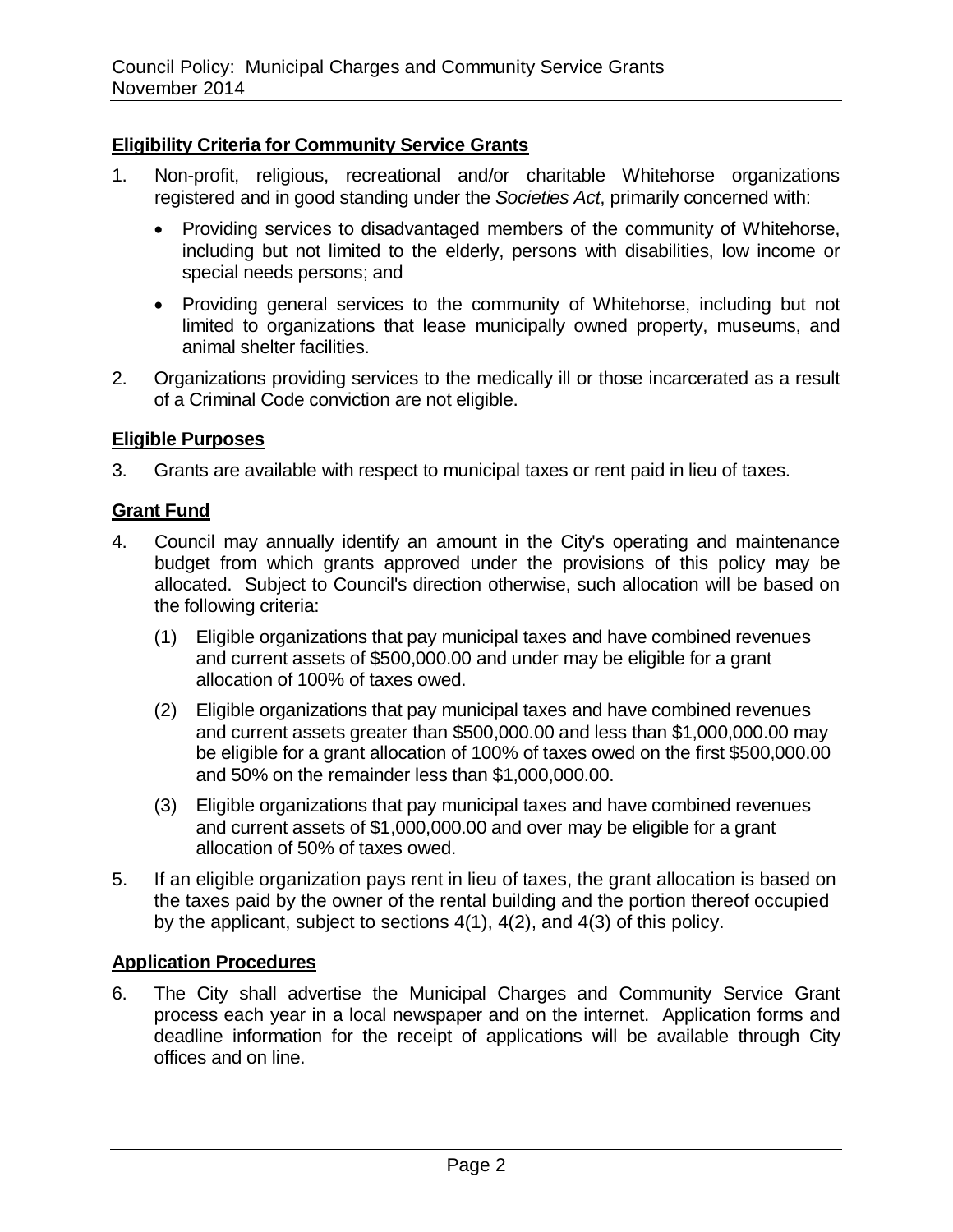- 7. It is the responsibility of applicants to apply on the appropriate form prior to the specified deadline, and to include all required information.
- 8. In order for an application to be considered, a copy of the latest available financial statements, signed by the Directors or Officers of the organization, **MUST** accompany the application, and the application **MUST** be received prior to the deadline.

#### **Approval Procedures**

- 9. Administration shall review grant applications and make grant recommendations to Council for eligible organizations for eligible purposes. The recommendations shall not exceed the criteria provided by Council. Council shall make the final decision on all grant applications.
- 10. Every effort shall be made to ensure that applicants for grants for general municipal property taxes are advised of the results of their application by June 30.

#### **Policy Repeal**

11. The Community Service Grants Policy dated September 22, 1997 is hereby repealed.

#### **Effective Date**

- 12. This policy becomes effective January 1, 2015
- ◘ *2014-11-25*